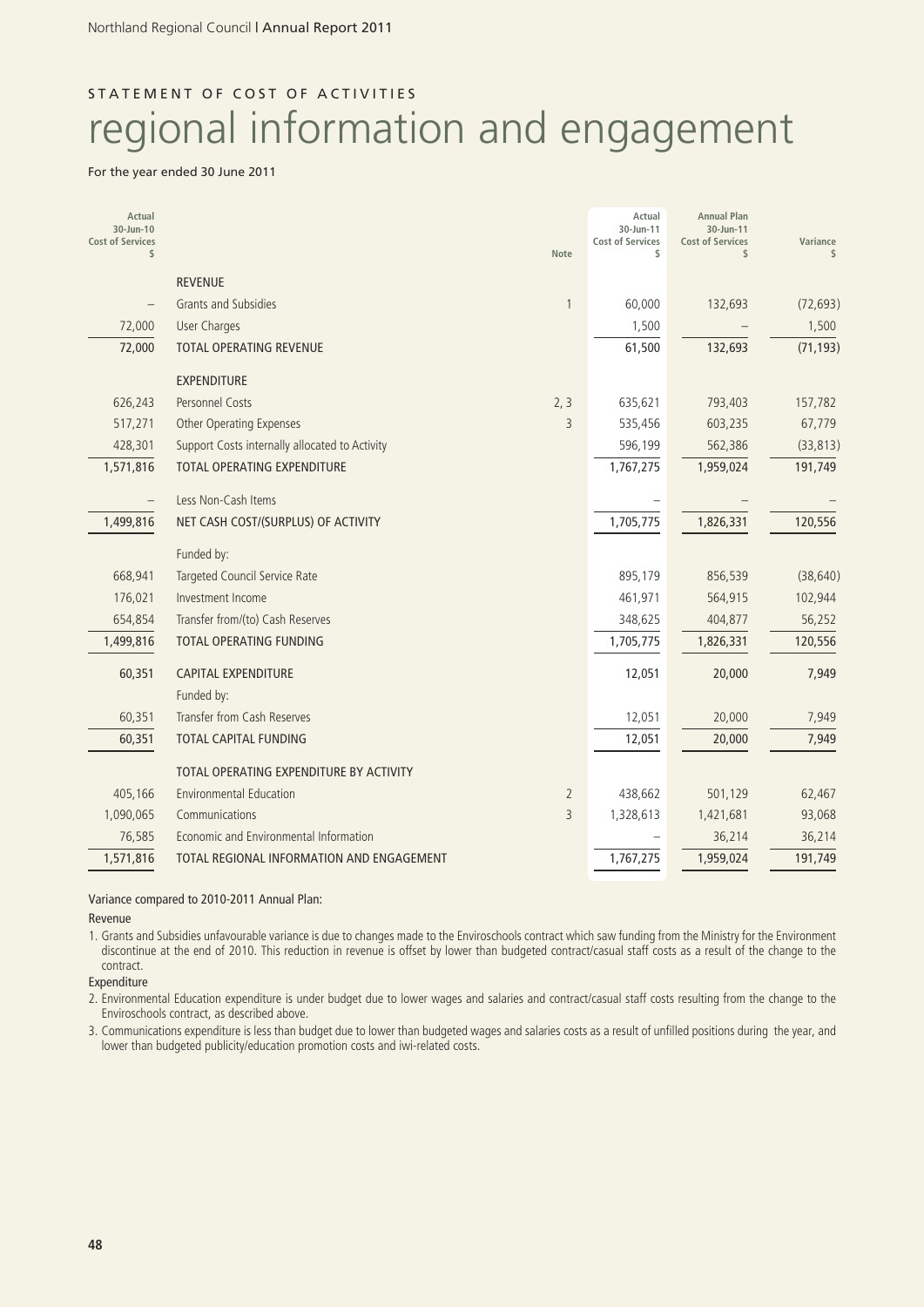The Regional Information and Engagement Group of Activities includes the activities:

- Environmental education
- Communications
- Economic and environmental information

## Why we do these activities

Our environmental education activity supports the delivery of Northland Regional Council activities and fosters sustainable environmental behaviour that leads to positive action and improves quality of life. We are involved in the initiatives described below as there is significant potential to reduce our regulation and enforcement costs by promoting individual and collective responsibility to assess and resolve issues affecting our environment.

The Communications activity allows the council to engage and be accessible to the regional community and supports the delivery of council activities. The economic and environmental information activity involved the identification and cataloguing of Northland's environmental and economic assets in a searchable inventory for internal staff use in integrated planning and decision-making.

## Contribution to community outcomes

The Regional Information and Engagement Group primarily contributes to the following community outcomes:

### Northland residents are safe and healthy by:

- Promoting personal preparedness during an emergency; and
- Providing information about potential natural, physical or chemical hazards to promote personal and public safety.

### Northland's infrastructure is developed in a sustainable way by:

• Providing economic and environmental information to ensure integrated and effective decision-making on strategic infrastructure.

#### Northland's natural environment is sustainably managed by:

- Communities working in partnership with local and central government to take responsibility for ensuring that the natural biodiversity, land, soil, water, air, coast, features and landscape are sustainably managed and enhanced for future generations;
- Promoting and endorsing effective pollution control and recycling practices; and
- Providing public access to environmental information to facilitate more effective and sustainable decision-making on issues effecting Northland's environmental assets.

### Northland is prosperous by:

• Promoting Northland as a place to invest, work and visit.

### Northland residents are educated and skilled by:

• Promoting and delivering environmental education in Northland.

## Northland has cohesive communities by:

- Working in partnership with Mäori to increase capacity to contribute to the decision-making processes of council; and
- Helping to preserve and develop Mäori resources in a sustainable way by assisting with hapü/iwi resource management planning and opportunities to gather and analyse information relevant to council's functions through monitoring programmes and provision of information.

### Northland retains and enhances its regional identity by:

• Developing and communicating a strong and positive regional identity that all Northlanders are proud of.

## What we did

## Youth summit 2010

Forty-seven students from 20 Northland schools attended the 2010 Northland Regional Council Youth Summit in Whängärei in November 2010. The 15th annual summit, held at Whängärei's Onerahi Yacht Club, saw students discuss coastal environmental issues and what they could do to make a difference. It brought together Year Seven and Eight students from 12 schools in the Whängärei district, two from the Kaipara district and six from the Far North district. Regional council staff worked with students on a variety of coastal-themed indoor and outdoor activities; with students developing an action plan for their school to implement.

## Regional events

A wide range of shows and field days were attended by regional council staff including Waimamaku Wild West Festival in February, Northland Agricultural Field Days in March, Kerikeri Envirofest in March, Northland Boat Show in March, Hutchwilco Boat Show in Auckland in May, Matariki Planting Day in June 2011 and the Matariki Freshwater Eel display at KiwiNorth in June. The shows and field days provide the council with the opportunity to raise awareness and promote key safety and sustainable land practices information, while also talking with Northlanders who may never venture into our offices or consider they have a need to interact with us. Two-way communication and visual aids are far more powerful than printed material alone and our friendly interaction shows we are approachable when a resident requires our help or wants to assist us.

### Enviroschools programme

The Education and Enviroschools team visited 114 schools to promote the Enviroschools programme. Enviroschools is based on an action-learning cycle that empowers young people as they learn through real-life projects in schools and communities. Through Enviroschools children and young people have the opportunity to develop their capacity and confidence as leaders and decision-makers. Through Enviroschools they are choosing to take action to improve and enhance the health of the environment they live in. They know how to work with others to bring about change.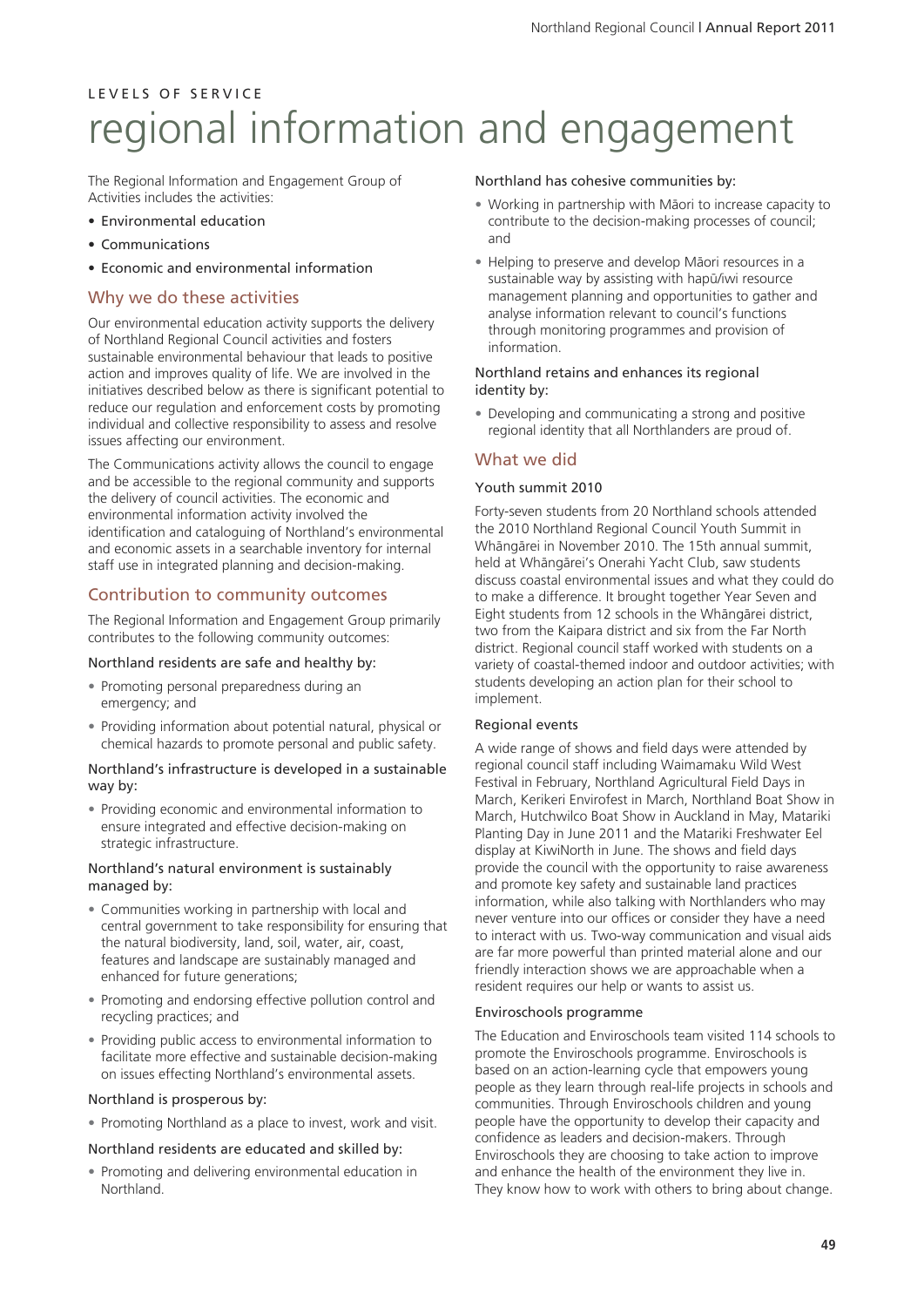# L E V E L S O F S E R V I C E regional information and engagement

They know how to look at an issue from different perspectives. This fosters a sense of place and builds life skills in a context that considers the environment, people and the economy. By working in partnership and building capacity over time, there is now a vibrant network of 58 enviroschools in Northland – that is 34 percent of all schools in the region (2010: 42 schools; 2009: 35 schools). This represents more than 10,000 children, young people and their families from all parts of Northland, rural and urban, primary and secondary schools, schools teaching in English and Kura Kaupapa Mäori.

### Website information

Customers to the council's website subscription service increased by 21 percent on last year (2011:513 subscribers; 2010:422 subscribers). Newly-introduced website services had the following increase in usage – e-payments 89 percent (going from 73 payments to 138); twitter followers 115 percent (going from 126 followers to 271); Facebook fans 303 percent (going from 29 fans to 117). Website visits increased by 25 percent (2011: 191,975; 2010: 154,101).

#### Council information

Three council regional newsletters were sent to more than 65,000 households and highlighted progress with key projects and promoted participation in the development of the new Regional Policy Statement; educational forums and Annual Plan consultation. Twenty-eight new publications were produced and were distributed to target audiences by various means (at forums, accompanying other mailouts, inductions, through regional offices):

- CoastCare Code;
- Regional Policy Statement Discussion Document;
- Annual Monitoring Report 2009-2010;
- Looking after your household sewerage system;
- Tide Tables 2010-2011;
- Working safely with the Northland Regional Council;
- CoastCare News Issues 8 and 9;
- Newsletter to Dairy Farmers Issues 2, 3 and 4;
- 30 Year Transport Strategy for Northland;
- Pest animal brochures magpies, mustelids, feral cats, rabbits and possums;
- Pest plant brochures Ground-cover plants, Climbing plants, and Trees and shrubs;
- Sustainable Land Management fact sheets Erosion in Northland, Farm tracks and maintenance, and Poplars and willows;
- Regional Policy Statement Report Cards (15);
- Regional Policy Statement Stakeholder newsletter;
- Boating in Northland;
- Regional Pest Management Strategies;
- Resource Consent brochures After the decision, Have your say, Your resource consent.

#### Community awareness

Survey results from November 2010 show respondents have good awareness of the regional council's activities. Last year's results were very similar and are shown in brackets for each of the functions:

- 94 percent (94%) identified council involvement in planning, monitoring and consents
- 84 percent (83%) in plant and pest control
- 82 percent (83%) in flood management and civil defence
- 78 percent (70%) were aware of roles in infrastructure planning, development and regional transport
- 74 percent (68%) correctly thought the council was responsible for harbour navigation and safety
- 69 percent (not measured) were aware of our involvement in economic development and growth.

#### Iwi Liaison

Iwi Liaison provided ongoing opportunities and assistance to Mäori to contribute to the council's decision-making processes. Funding in 2010-2011 of \$30,000 was provided to write two Iwi Environmental Management Plans. These plans have to be taken into account by the regional and district councils when undertaking plan changes and issuing resource consents. The plans are also available for consent applicants to help them understand an iwi's important issues regarding the use of natural and physical resources in their area. Northland now has 11 Environmental Management Plans and the council makes funding available each year to contribute towards the development of further plans.

#### Performance measures

In this activity there were a number of performance measures that were associated with the Regional Growth Programme. Because the council decided not to progress with a programme or strategy in 2009-2010 a number of the performance measures within this group of activities have not been implemented. A full explanation of the reasons for not completing the Regional Growth Programme can be found on page 61.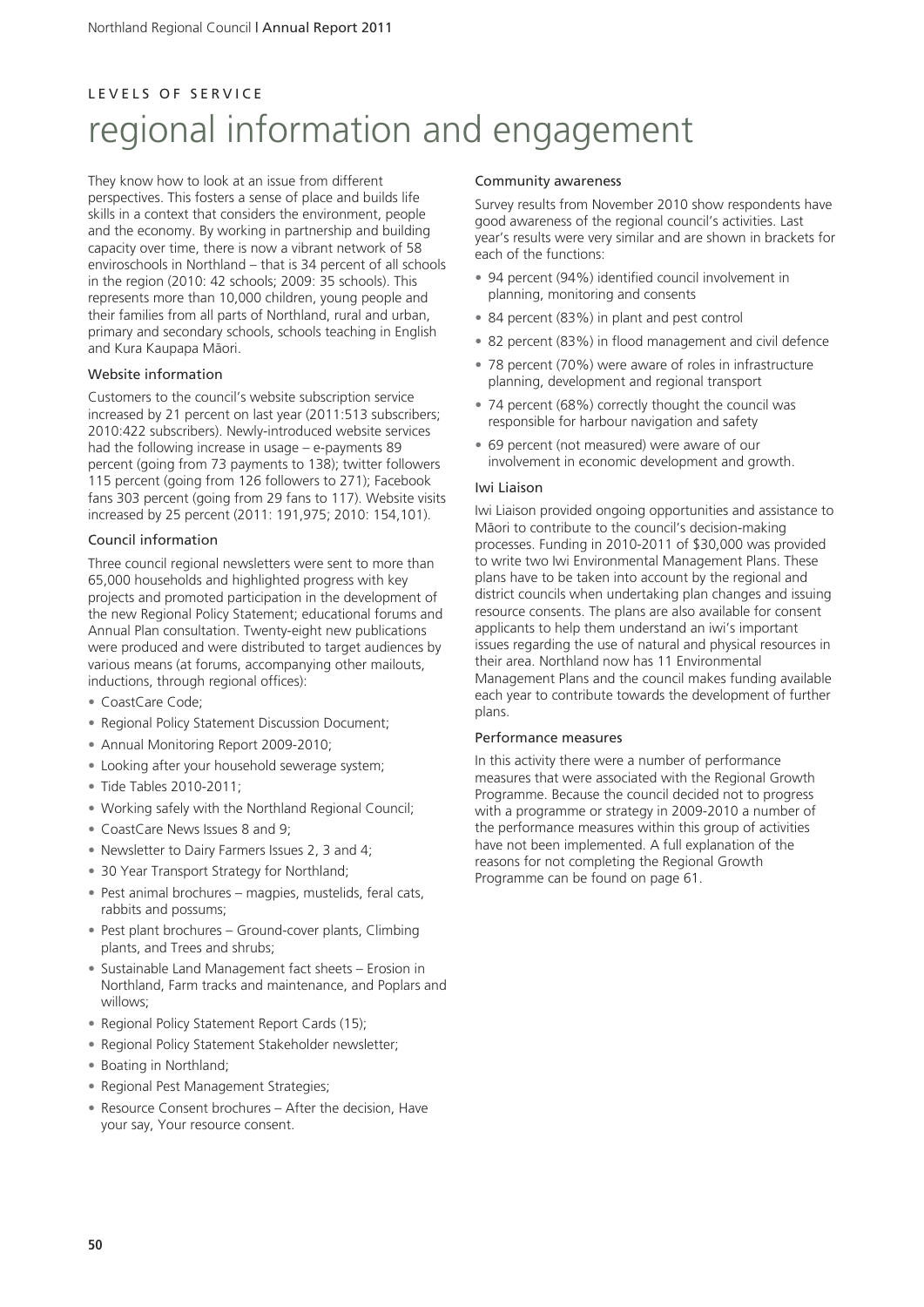# Activity 2.1 Environmental Education

Objective: To promote and empower individual and collective responsibility for the environment to encourage sustainable lifestyle choices, activities and communities.

## 2010-2012 Performance Measures and Targets

| 2.1.1 Collaborate and provide resources to the community on sustainable environmental practices and issues.                                                                                                                                                                   |                                                                                                                                                                                                                                                                                                                                                                                                                                                                                                                                                                                                                                                                                                                                                                                                                                                                                                                                                                                                                                                                                                                                                                                                                                                                                                                                                                                                                                                                                                                                                                                                                                                       |  |  |
|-------------------------------------------------------------------------------------------------------------------------------------------------------------------------------------------------------------------------------------------------------------------------------|-------------------------------------------------------------------------------------------------------------------------------------------------------------------------------------------------------------------------------------------------------------------------------------------------------------------------------------------------------------------------------------------------------------------------------------------------------------------------------------------------------------------------------------------------------------------------------------------------------------------------------------------------------------------------------------------------------------------------------------------------------------------------------------------------------------------------------------------------------------------------------------------------------------------------------------------------------------------------------------------------------------------------------------------------------------------------------------------------------------------------------------------------------------------------------------------------------------------------------------------------------------------------------------------------------------------------------------------------------------------------------------------------------------------------------------------------------------------------------------------------------------------------------------------------------------------------------------------------------------------------------------------------------|--|--|
| Performance Measures and Targets                                                                                                                                                                                                                                              | Actual Service Performance to 30 June 2011                                                                                                                                                                                                                                                                                                                                                                                                                                                                                                                                                                                                                                                                                                                                                                                                                                                                                                                                                                                                                                                                                                                                                                                                                                                                                                                                                                                                                                                                                                                                                                                                            |  |  |
| a. Facilitate workshops and seminars on<br>sustainable environmental practice.<br>• Provide details of activities undertaken in<br>the relevant monthly report to council<br>and in the Northland Regional Council<br>Annual Report.                                          | Achieved (2010: Achieved).<br>Workshops on sediment and erosion control were held in<br>August/September 2010 and May/June 2011. The seminars were<br>designed to inform the earthworks sector of better management<br>practices to control run-off during earthwork projects in order to<br>better protect the region's waterways from harmful sediment run-off.<br>The council was involved with the Dairy Effluent Field Days in<br>conjunction with Dairy NZ, held at various farms around the<br>Whāngārei district. These field days give staff the opportunity to share<br>information with farmers particularly to update farmers on the best<br>on-farm practices that are available. These activities undertaken were<br>reported in the monthly CEO's report as they occurred.                                                                                                                                                                                                                                                                                                                                                                                                                                                                                                                                                                                                                                                                                                                                                                                                                                                             |  |  |
| b. Regularly exhibit council activities and<br>programmes at major regional events.<br>• Produce an annual events calendar and<br>report monthly on activities undertaken in<br>the relevant CEO report to council and in<br>the Northland Regional Council Annual<br>Report. | Achieved (2010: Achieved).<br>An electronic calendar was created where all staff can access and view<br>annual events. This has included the event calendar on the council<br>website. Events were reported monthly in the CEO's report to council.<br>The council ran a campaign for World Car Free Day in September to<br>encourage the public to catch the bus and a prize of a mountain bike<br>was given away.<br>The council was present at the Kerikeri Rotary Garden Discovery<br>weekend in October to raise awareness of pest plants and alternatives.<br>The council ran a Christmas CityLink Whāngārei promotion to increase<br>patronage of the bus service with a display and competition held in<br>The Strand.<br>The council sponsored the Ballance Farm Environment Awards and<br>assisted with displays and information. The awards evening was held<br>in Paihia on 30 March 2011 and the Supreme Winners field day was<br>held on 14 April 2011.<br>The council was present and had displays and information at the<br>following events:<br>Waimamaku Wild West Festival - 26 February 2011, Northland<br>Agricultural Field Days - 3-5 March 2011, Kerikeri Envirofest - 12<br>March 2011, Northland Boat Show - 26 and 27 March 2011,<br>Hutchwilco Boat Show - 12 May 2011, Matariki Planting Day - 1 June<br>2011, Matariki Freshwater Eel display at KiwiNorth - 11 June 2011.<br>The shows and field days provide the council with the opportunity to<br>raise awareness and promote key safety and sustainable land practices<br>information. These events were reported in the monthly CEO's report<br>as they occurred. |  |  |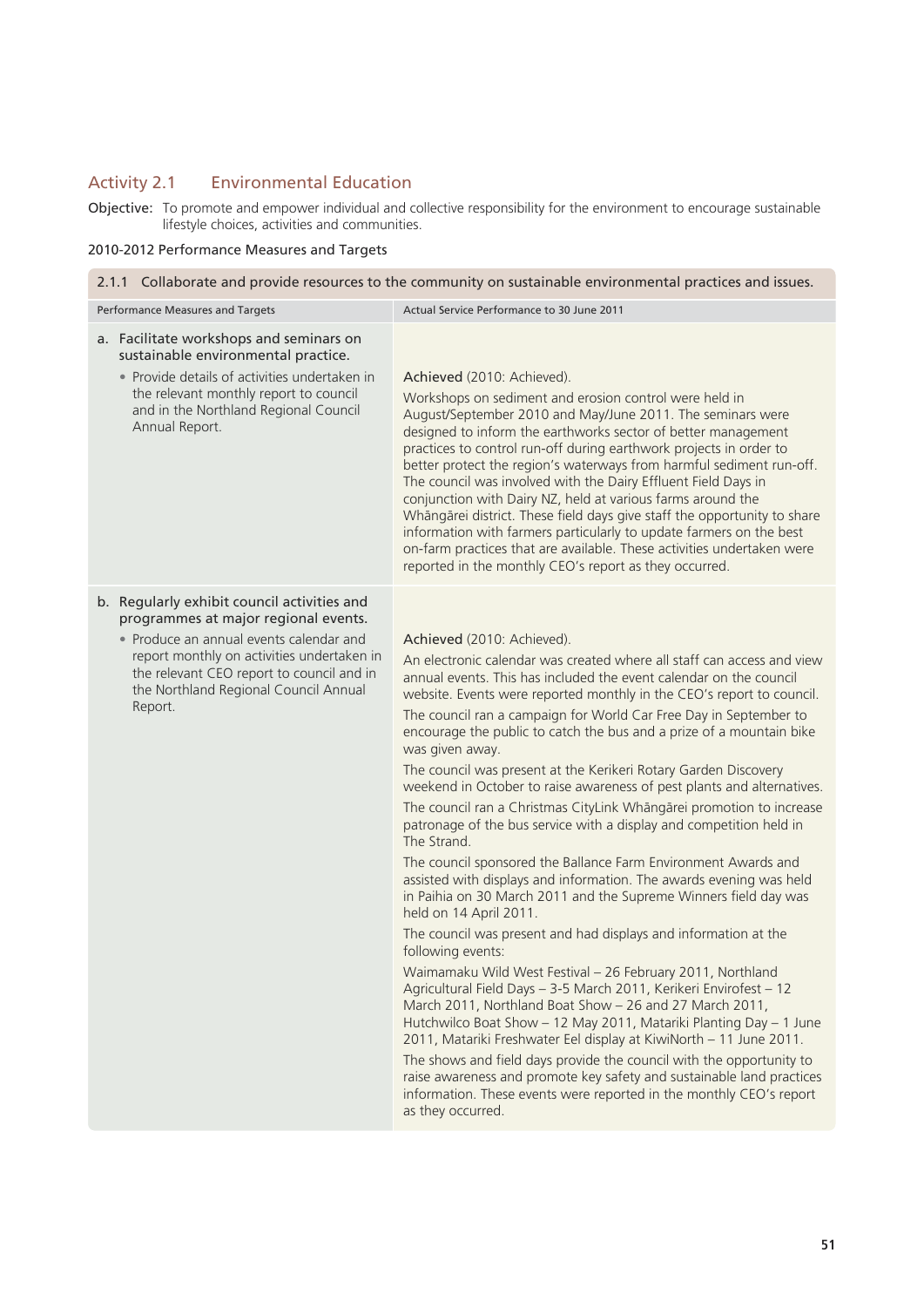## Activity 2.1 Environmental Education continued

2.1.2 Provide specialist education services to primary and secondary schools, tertiary institutions and community education providers.

| Performance Measures and Targets                                                                                                                                                                                                 | Actual Service Performance to 30 June 2011                                                                                                                                                                                                                                                                |  |  |
|----------------------------------------------------------------------------------------------------------------------------------------------------------------------------------------------------------------------------------|-----------------------------------------------------------------------------------------------------------------------------------------------------------------------------------------------------------------------------------------------------------------------------------------------------------|--|--|
| a. Provide environmental education and<br>other professional Northland Regional<br>Council programmes including visits,<br>speakers and resources.<br>• Achieve at least an 80% user satisfaction<br>rating in an annual survey. | Achieved (2010: Achieved, 93% satisfaction).<br>100% user satisfaction rating for school visits was achieved with all<br>results higher than 6 on a satisfaction scale of<br>1 to 10. A total of 114 separate Enviroschools visits were completed<br>with 32 returning an evaluation (28% response rate). |  |  |
| b. Provide professional development<br>support for Northland teachers.<br>• Run at least one professional development<br>workshop per annum.                                                                                     | Achieved (2010: Achieved, seven separate workshops delivered).<br>13 professional development workshops were run with teachers from<br>35 separate schools.                                                                                                                                               |  |  |
| c. Organise a Regional Youth Summit.<br>• Summit is run and outcomes reported in<br>the relevant CEO's monthly report to<br>Council and in the Northland Regional<br>Council Annual Report.                                      | Achieved (2010: Achieved).<br>Summit held in November 2010 with information reported in the<br>December CEO's report to council. During the summit each of the<br>students developed an action plan for their school on the school's<br>chosen environmental issue to assist in implementation.           |  |  |

### 2.1.3 Recognise good environmental practice in business, farming and industry.

| Performance Measures and Targets                                                                              | Actual Service Performance to 30 June 2011                                                                                                                                                                                                                                                                                                                                                                                                                                                                                                                                                                                                                                                                                                                                                                                                                                                                                                                                                                                                                             |
|---------------------------------------------------------------------------------------------------------------|------------------------------------------------------------------------------------------------------------------------------------------------------------------------------------------------------------------------------------------------------------------------------------------------------------------------------------------------------------------------------------------------------------------------------------------------------------------------------------------------------------------------------------------------------------------------------------------------------------------------------------------------------------------------------------------------------------------------------------------------------------------------------------------------------------------------------------------------------------------------------------------------------------------------------------------------------------------------------------------------------------------------------------------------------------------------|
| a. Provide cornerstone sponsorship and<br>involvement with the Northland Ballance<br>Farm Environment Awards. |                                                                                                                                                                                                                                                                                                                                                                                                                                                                                                                                                                                                                                                                                                                                                                                                                                                                                                                                                                                                                                                                        |
| • Sponsor awards and present Water Quality<br>Award by 30 June each year.                                     | Achieved (2010: Achieved).<br>Sponsorship of \$25,000 forwarded to Ballance for the Farm<br>Environment Awards and committed on an annual basis. The Water<br>Quality Award was presented in March 2011 to Neville Rule who has<br>made an extraordinary personal and financial commitment to ensure<br>that no effluent and storm-water discharges occur from his dairy<br>farm. He has a massive seven-pond storage system on the 285ha<br>dairy farm at Waimate North in the Bay of Islands; spreads the treated<br>effluent onto 80 hectares and has back up contingencies for power<br>outages.<br>The key objectives of the awards are to encourage sustainable land<br>management and to display to farmers that profitability need not<br>compromise and, in the best examples, can restore and enhance<br>environmental values. Through feedback and profiling winners, the<br>awards encourage other farmers to be more proactive on their<br>resource management by providing them with role models and<br>practical ideas for sustainable land management. |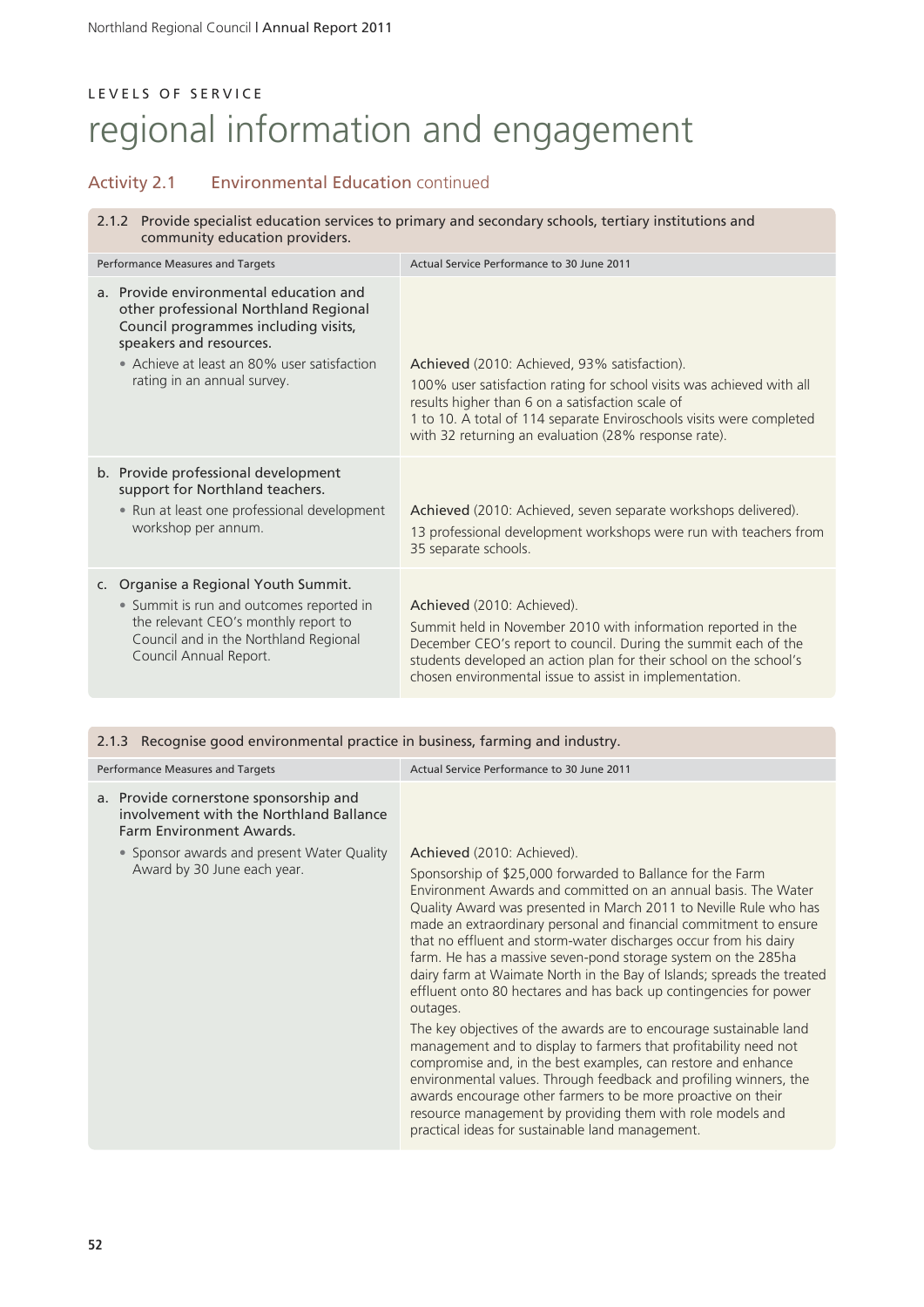# Activity 2.1 Environmental Education continued

| 2.1.3 Recognise good environmental practice in business, farming and industry.                                                                                                                                                                                                                                                                                                                                                                                                                                                                                                                                        |  |  |  |
|-----------------------------------------------------------------------------------------------------------------------------------------------------------------------------------------------------------------------------------------------------------------------------------------------------------------------------------------------------------------------------------------------------------------------------------------------------------------------------------------------------------------------------------------------------------------------------------------------------------------------|--|--|--|
| Actual Service Performance to 30 June 2011                                                                                                                                                                                                                                                                                                                                                                                                                                                                                                                                                                            |  |  |  |
| Achieved (2010: Achieved).<br>Annual sponsorship of \$4000 forwarded to the Dairy Industry Awards<br>in November 2010. Awards ceremony held in March 2011. Awards<br>are presented to the best sharemilker, farm manager and dairy<br>trainee to promote best practice farm management which includes<br>sustainable land practices.                                                                                                                                                                                                                                                                                  |  |  |  |
| Achieved (2010: Achieved).<br>Annual Sustainable Development Award presented at the Northland<br>Business Excellence Awards in October 2010 (sponsorship of \$5000<br>forwarded). The council sponsors the Sustainable Development<br>Business Award as part of the Northland Business Excellence Awards.<br>It is awarded to the Northland business which best epitomises overall<br>commitment to sustainable development. Businesses are judged not<br>just on their economic value, but also on the environmental, cultural<br>and social value they add. The winner this year was Forest Protection<br>Services. |  |  |  |
| Achieved (2010: Achieved).<br>The annual Environmental Curriculum Awards (\$20,000 fund) this<br>year saw 19 schools receive awards. The awards were presented in<br>August and September 2010. The annual awards aim to foster<br>excellence in environmental education, with schools eligible for up to<br>\$2000 each for their efforts to educate children 'in, about and for'<br>the region's environment.                                                                                                                                                                                                       |  |  |  |
|                                                                                                                                                                                                                                                                                                                                                                                                                                                                                                                                                                                                                       |  |  |  |

## Significant positive and negative effects on wellbeing

The Environmental Education activity may have the following impacts on wellbeing:

| Wellbeing     | Positive effects                                                                                                                                                                                                                                                  | Negative effects                                                                                                                                                                                                  |
|---------------|-------------------------------------------------------------------------------------------------------------------------------------------------------------------------------------------------------------------------------------------------------------------|-------------------------------------------------------------------------------------------------------------------------------------------------------------------------------------------------------------------|
| Social        | Supporting and achieving more sustainable<br>communities for current and future generations.                                                                                                                                                                      |                                                                                                                                                                                                                   |
| Environmental | Helping people to be better informed about<br>their environment and what actions to take for<br>improvement. Encouraging environmental<br>action by rewarding, with awards and<br>sponsorship, groups and individuals who<br>achieve good environmental outcomes. | The quality and/or number of environmental<br>education activities may result in loss of interest<br>or inaction to improve Northland's environment<br>as people may "switch off" due to information<br>overload. |
| Cultural      | Building pride in Northland's unique heritage<br>and history.                                                                                                                                                                                                     |                                                                                                                                                                                                                   |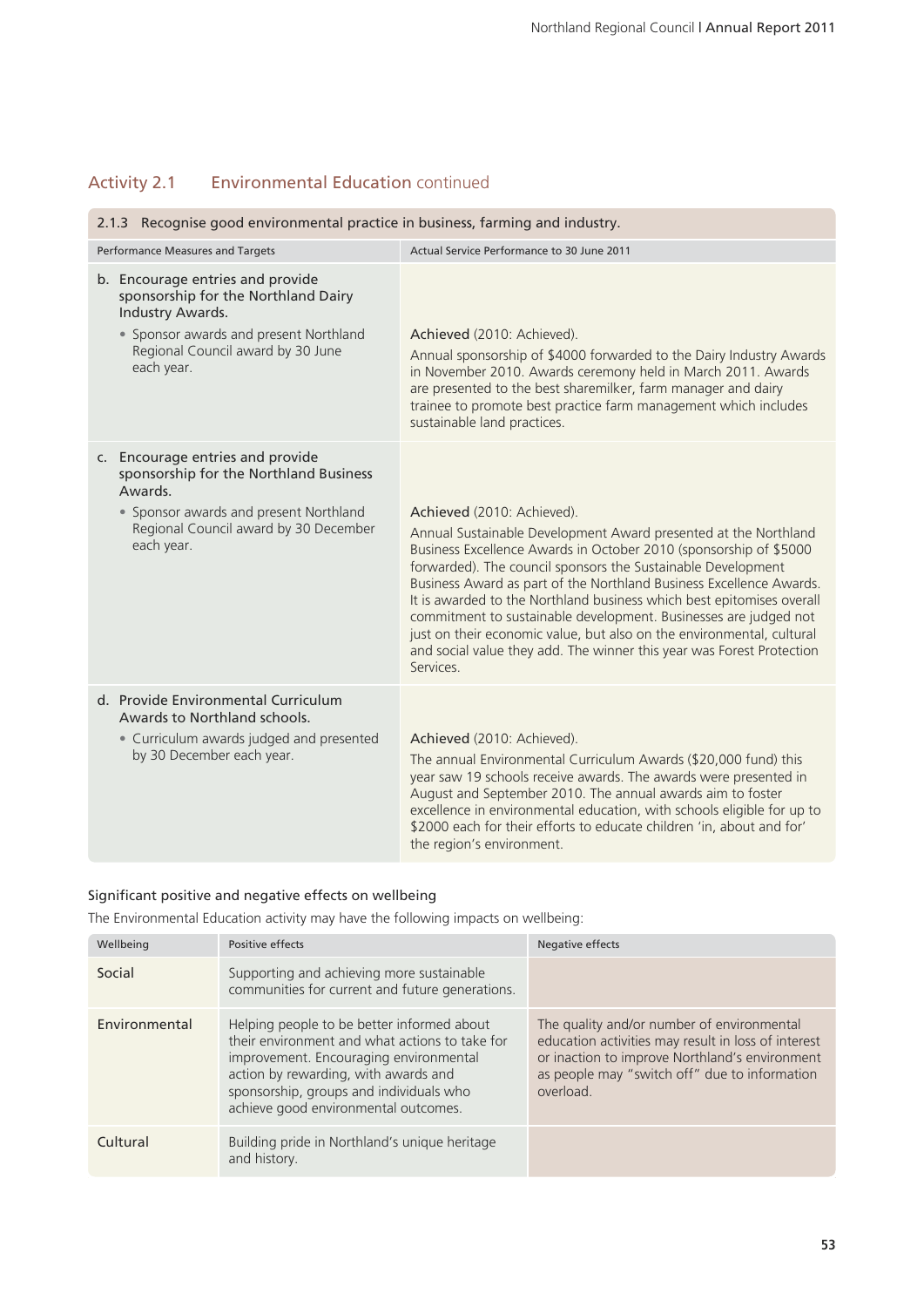## Activity 2.2 Communications

Objective: To ensure the community is kept informed about the Northland Regional Council and its activities and functions; to increase public awareness, responsibility, support and involvement in creating a sustainable environment.

## 2010-2012 Performance Measures and Targets

| 2.2.1 Ensure that the regional community is well informed about council issues and activities through a<br>co-ordinated Communications Strategy.                                                   |                                                                                                                                                                                                                                                                                                                                                                                                                                                                                                                                                                                                                                                                                                                                                                                                                                                                                                                                                                                                                                                                       |  |  |
|----------------------------------------------------------------------------------------------------------------------------------------------------------------------------------------------------|-----------------------------------------------------------------------------------------------------------------------------------------------------------------------------------------------------------------------------------------------------------------------------------------------------------------------------------------------------------------------------------------------------------------------------------------------------------------------------------------------------------------------------------------------------------------------------------------------------------------------------------------------------------------------------------------------------------------------------------------------------------------------------------------------------------------------------------------------------------------------------------------------------------------------------------------------------------------------------------------------------------------------------------------------------------------------|--|--|
| Performance Measures and Targets                                                                                                                                                                   | Actual Service Performance to 30 June 2011                                                                                                                                                                                                                                                                                                                                                                                                                                                                                                                                                                                                                                                                                                                                                                                                                                                                                                                                                                                                                            |  |  |
| a. Produce and circulate relevant media releases<br>on council activities, issues and events.<br>• 90% of press releases and event information<br>notified to the media within three working days. | Achieved (2010: Achieved).<br>104 media releases were sent out in this reporting period and<br>100% were distributed to the media within three working days<br>upon finalising. Most of the releases were promotional in<br>nature (upcoming council events; consultations, funding<br>opportunities) or to raise awareness (weather warnings for<br>cyclones and tsunami; hearing decisions and a council<br>prosecution for a dairy farm effluent problem).                                                                                                                                                                                                                                                                                                                                                                                                                                                                                                                                                                                                         |  |  |
| b. Produce and distribute a newsletter to all<br>Northland residents.<br>• Newsletter produced and distributed at least<br>three times per annum.                                                  | Achieved (2010: Achieved).<br>The council newsletter 'Regional Report' was distributed to<br>65,000 households throughout Northland in November and<br>December 2010, and April 2011. The Regional Report updates<br>residents on progress with the council's major projects<br>(highlighted in this Annual Report), consultations and raises<br>awareness on issues covered by our media releases.                                                                                                                                                                                                                                                                                                                                                                                                                                                                                                                                                                                                                                                                   |  |  |
| c. Produce and distribute relevant publications<br>on council activities and programmes.<br>• Produce and distribute at least five new<br>publications per annum.                                  | Achieved (2010: Achieved).<br>Twenty-eight publications were produced:<br>• CoastCare Code;<br>• Regional Policy Statement Discussion Document;<br>• Annual Monitoring Report 2009-2010;<br>• Looking after your household sewerage system;<br>• Tide Tables 2010-2011;<br>• Working safely with the Northland Regional Council;<br>• CoastCare News Issues 8 and 9;<br>• Newsletter to Dairy Farmers Issues 2, 3 and 4;<br>• 30 Year Transport Strategy for Northland;<br>· Pest animal brochures - magpies, mustelids, feral cats, rabbits<br>and possums;<br>• Pest plant brochures - Ground-cover plants, Climbing plants,<br>and Trees and shrubs;<br>• Sustainable Land Management fact sheets - Erosion in<br>Northland, Farm tracks and maintenance, and Poplars and<br>willows;<br>• Regional Policy Statement Report Cards (15);<br>· Regional Policy Statement Stakeholder newsletter;<br>• Boating in Northland;<br>· Regional Pest Management Strategies;<br>• Resource Consent brochures - After the decision, Have your<br>say, Your resource consent. |  |  |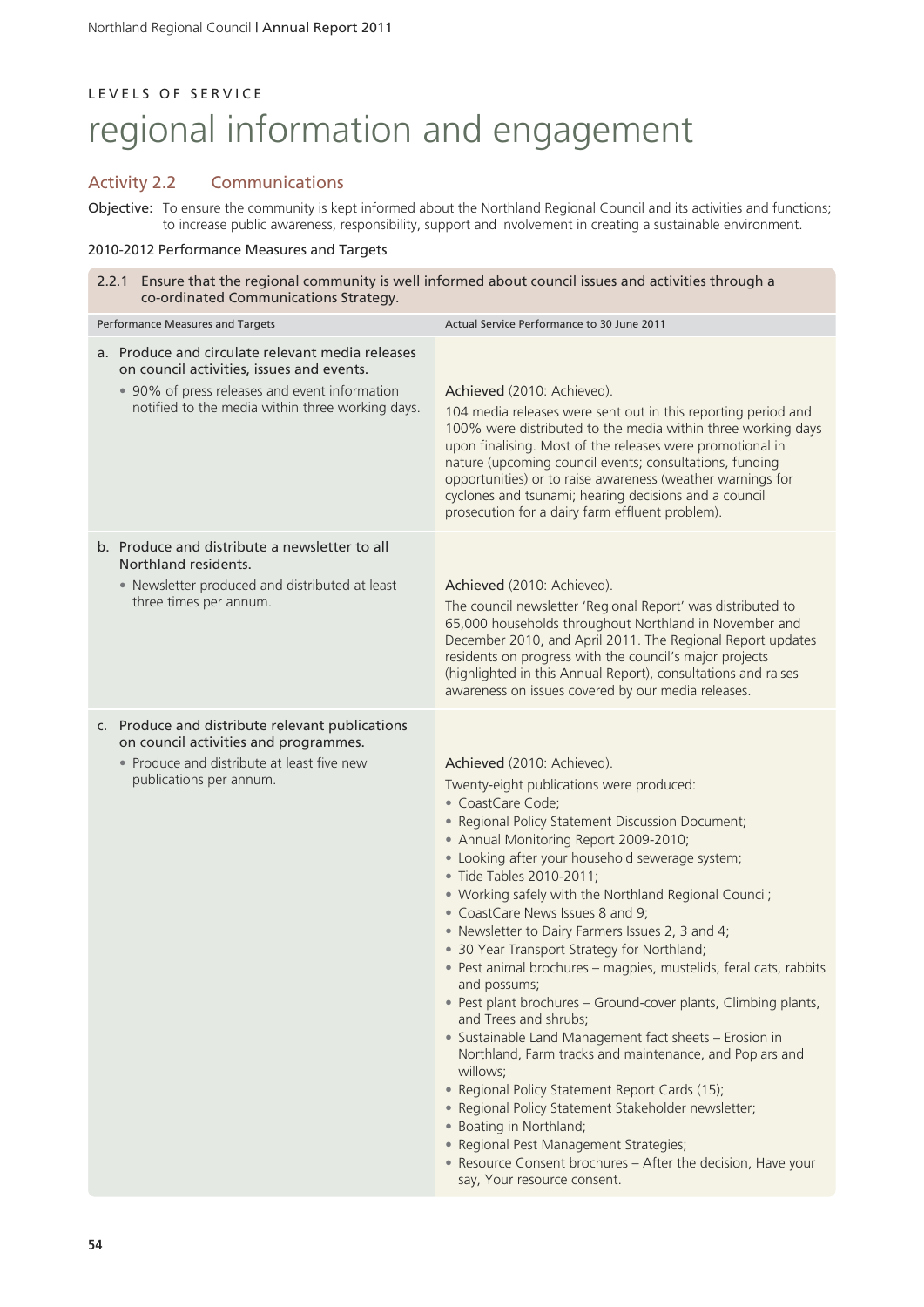# Activity 2.2 Communications continued

2.2.1 Ensure that the regional community is well informed about council issues and activities through a co-ordinated Communications Strategy.

| Performance Measures and Targets                                                                                                                 | Actual Service Performance to 30 June 2011                                                                                                                                                                                                                                                                                                                                                                                                                                        |
|--------------------------------------------------------------------------------------------------------------------------------------------------|-----------------------------------------------------------------------------------------------------------------------------------------------------------------------------------------------------------------------------------------------------------------------------------------------------------------------------------------------------------------------------------------------------------------------------------------------------------------------------------|
| d. Survey community awareness to<br>ensure that the council is effectively<br>communicating information on<br>council activities and programmes. |                                                                                                                                                                                                                                                                                                                                                                                                                                                                                   |
| • Achieve at least 80% community<br>awareness of Northland Regional<br>Council and its services in an annual<br>survey.                          | Achieved (2010: Achieved).<br>Community awareness of specific functions is measured. Survey results<br>from November 2010 show respondents have good awareness of what<br>the council does with an average awareness rate of 80%.<br>When prompted with functions:<br>• 94% (2010:94%) identified council involvement in planning,<br>monitoring and consents,<br>$\bullet$ 84% (2010: 83%) in plant and pest control,<br>• 82% (2010:85%) in flood management and civil defence. |
|                                                                                                                                                  | • 78% (2010: 70%) were aware of roles in infrastructure planning,<br>development and regional transport.<br>• 74% (2010: 68%) identified the council as responsible for harbour<br>navigation and safety.<br>• 69% (2010: 70%) were aware of our involvement in economic<br>development and growth.                                                                                                                                                                               |

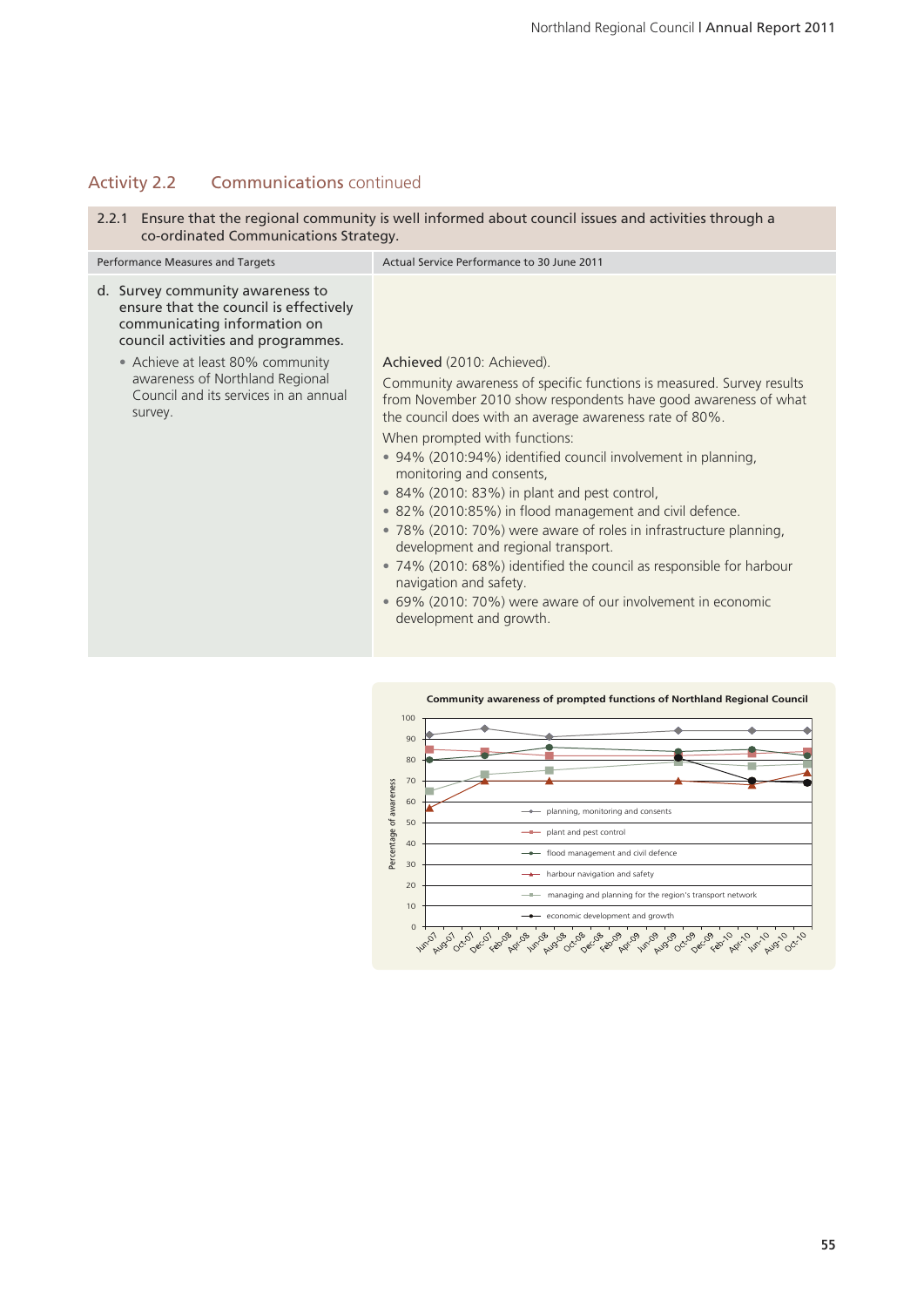## Activity 2.2 Communications continued

2.2.2 Ensure that the community has 24/7 access to up-to-date information on council activities and real-time environmental data.

| Performance Measures and Targets                                                                                                                                                                                                                          | Actual Service Performance to 30 June 2011                                                                                                                                                                                                                                                                                                                                                                                                                                                                                                                                                                                                                                                                                                                                         |
|-----------------------------------------------------------------------------------------------------------------------------------------------------------------------------------------------------------------------------------------------------------|------------------------------------------------------------------------------------------------------------------------------------------------------------------------------------------------------------------------------------------------------------------------------------------------------------------------------------------------------------------------------------------------------------------------------------------------------------------------------------------------------------------------------------------------------------------------------------------------------------------------------------------------------------------------------------------------------------------------------------------------------------------------------------|
| a. Increase use of the council's online<br>services.<br>• Increase the number of people using the<br>Northland Regional Council website's<br>online services by 10% per annum.                                                                            | Achieved (2010: Achieved).<br>Total visits increased by 24% compared to the same period in 2009-<br>2010 (2011: 191,975; 2010: 154,101).<br>Subscription service customers increased by 21% since the beginning<br>of this financial year (2011: 513; 2010: 422).<br>Online job applications increased by 23% compared to the same<br>period in 2009-2010 (this figure is dependent on the number of job<br>vacancies) (2011: 410; 2010: 332).<br>E-payments increased by 89% compared to the same period in 2009-<br>2010 (2011: 138; 2010: 73).<br>Twitter followers increased by 115% compared to the beginning of<br>this financial year (2011: 271; 2010: 126).<br>Facebook fans increased by 303% compared to the beginning of this<br>financial year (2011: 117; 2010: 29). |
| b. Provide up to date on-line information<br>on the state of Northland's environment.<br>• Update annually on the Northland<br>Regional Council website.                                                                                                  | Achieved (2010: Achieved).<br>2009-2010 Annual Environmental Monitoring report published on<br>the website at www.nrc.govt.nz/amr The 2010-2011 Annual<br>Environmental Monitoring report is due to be published on the<br>website in October 2011.                                                                                                                                                                                                                                                                                                                                                                                                                                                                                                                                |
| c. Provide real-time environmental data on<br>the council's website.<br>• At least 90% of new data posted on the<br>council website within 24 hours.                                                                                                      | Achieved (2010: Achieved).<br>The council's real-time data consists of river and rainfall data<br>(updated automatically every two hours) and the Kaeo River webcam<br>(updated automatically every four hours).                                                                                                                                                                                                                                                                                                                                                                                                                                                                                                                                                                   |
| d. Provide up-to-date public information on<br>the official civil defence emergency<br>management website during a regional<br>event.<br>. Update Civil Defence information on the<br>council's website at least every 30 minutes<br>during an emergency. | Achieved (2010: Achieved).<br>The website is actively monitored and updated every 30 minutes<br>during an emergency. Civil Defence updates were provided on the<br>council website for:<br>• Storm event (22-23 January).<br>• Cyclone Wilma (28-29 January).<br>• Christchurch Earthquake (22 February).<br>• Tsunami Warning for Japanese earthquake (21 March).<br>· Tsunami Sirens Test (4 June).<br>www.nrc.govt.nz/civildefence                                                                                                                                                                                                                                                                                                                                              |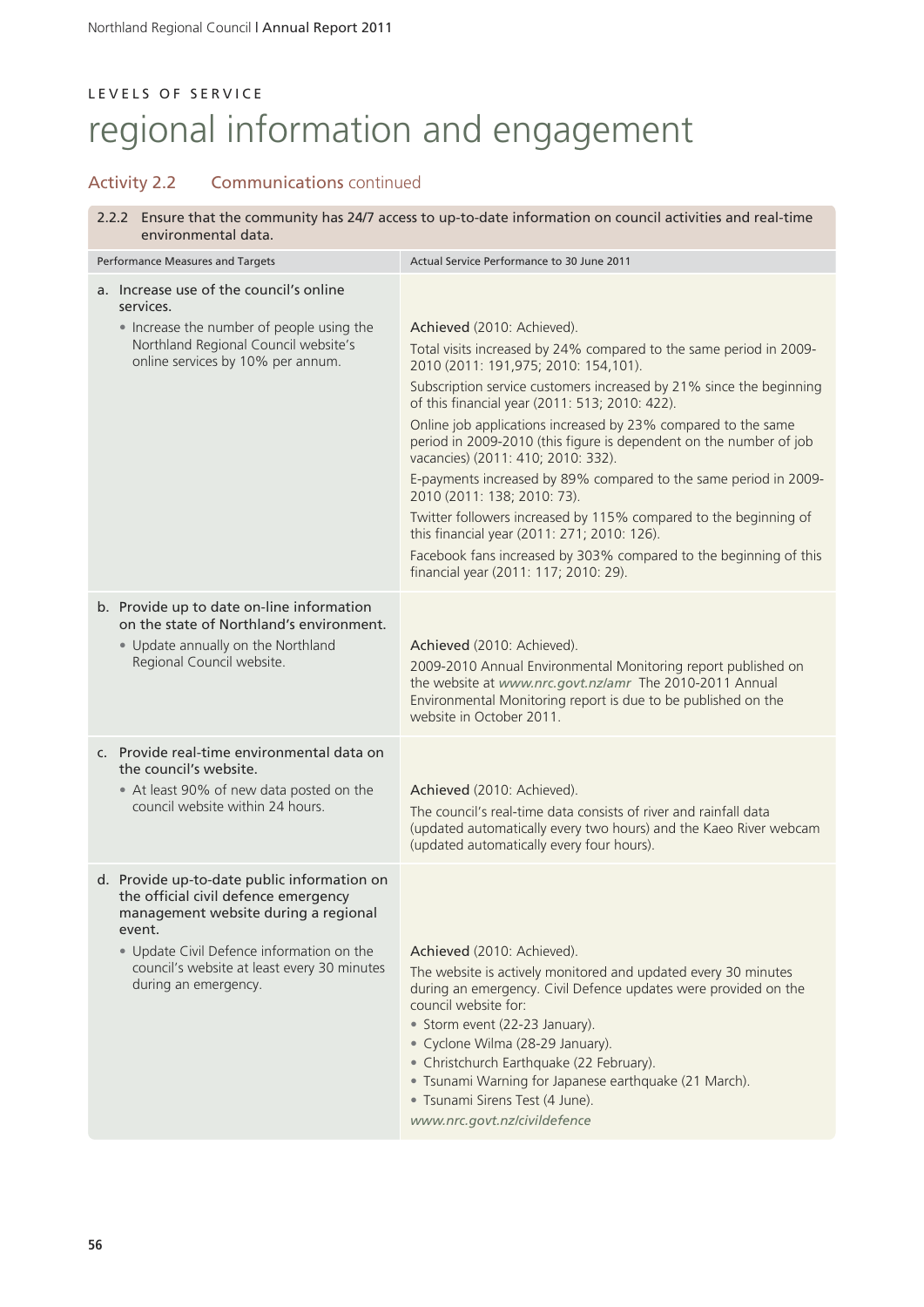# Activity 2.2 Communications continued

2.2.2 Ensure that the community has 24/7 access to up-to-date information on council activities and real-time environmental data.

| Performance Measures and Targets                                                                  | Actual Service Performance to 30 June 2011                                                                                  |
|---------------------------------------------------------------------------------------------------|-----------------------------------------------------------------------------------------------------------------------------|
| e. Post press releases, event information<br>and public consultation on the council's<br>website. |                                                                                                                             |
| • At least 90% of new information posted<br>on the council's website within 24 hours              | <b>100% Achieved (2010: Achieved).</b>                                                                                      |
|                                                                                                   | All council press releases published on website within one hour of<br>distribution to media                                 |
|                                                                                                   | All council and committee meeting dates posted on council website<br>within 24 hours of receipt of information.             |
|                                                                                                   | All public consultation items posted on council website, Twitter and<br>Facebook within 24 hours of receipt of information. |
|                                                                                                   | 2010 council election preliminary and confirmed results published<br>online within one hour of notification.                |

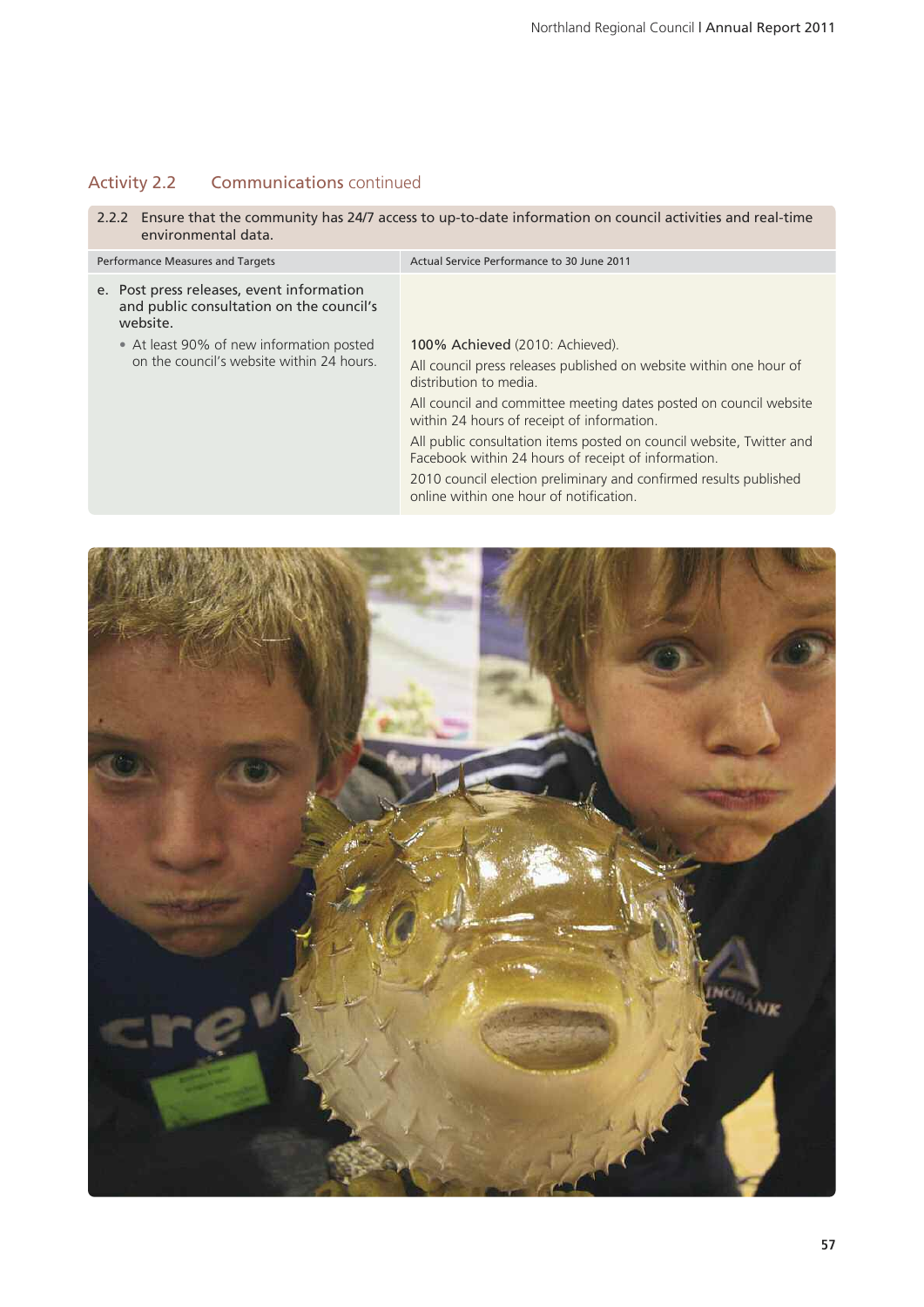## Activity 2.2 Communications continued

2.2.3 Establish and maintain processes, foster the development of capacity and provide relevant information to Mäori in order for Mäori to contribute to the decision-making processes of council.

| Performance Measures and Targets                                                                                                                                                                                              | Actual Service Performance to 30 June 2011                                                                                                                                                                                                                                                                                                                                                                                                           |
|-------------------------------------------------------------------------------------------------------------------------------------------------------------------------------------------------------------------------------|------------------------------------------------------------------------------------------------------------------------------------------------------------------------------------------------------------------------------------------------------------------------------------------------------------------------------------------------------------------------------------------------------------------------------------------------------|
| a. Produce and distribute a pānui<br>(newsletter) to all Māori on the council's<br>database.<br>• Newsletter produced and distributed at<br>least three times per year.                                                       | Not achieved (2010: Not achieved).<br>Only one pānui sent in this period as we timed the releases to<br>coincide with the Regional Policy Statement review. More regular<br>pānui will be sent in the coming year.                                                                                                                                                                                                                                   |
| b. Provide opportunities and assistance to<br>Māori to contribute to the council's<br>decision-making process.<br>• At least one iwi monitoring plan or one iwi<br>environmental management plan will be<br>funded each year. | Achieved (2010: Achieved).<br>Two contracts currently exist (straddling two financial years) for the<br>development of environmental management plans for Te Runanga o<br>Whaingaroa and Te Uri o Hau.<br>A Joint Iwi Monitoring project has also been established in the Far<br>North. The council works in tandem with local hapū and the iwi<br>authority looking at heavy metals and E.coli levels in an estuary, two<br>rivers and in shellfish |
| c. Council staff and councillors are<br>informed and aware of Māori culture,<br>perspectives and the Treaty of Waitangi.<br>• All new staff to attend training within one<br>year of joining the council.                     | Not achieved (2010: Achieved).<br>Due to a lack of numbers, a Treaty of Waitangi training course was<br>not offered during 2010-2011.<br>Training in basic te reo, marae protocol and a marae visit was made<br>available to staff with 17 staff attending. Te reo was promoted in the<br>staff cafeteria during Māori Language Week.                                                                                                                |

## Significant positive and negative effects on wellbeing

The Communications activity may have the following impacts on wellbeing:

| Wellbeing     | Positive effects                                                                                             | Negative effects                                                                                                                                                                                                  |
|---------------|--------------------------------------------------------------------------------------------------------------|-------------------------------------------------------------------------------------------------------------------------------------------------------------------------------------------------------------------|
| Social        | Supporting and achieving more sustainable<br>communities for current and future generations.                 |                                                                                                                                                                                                                   |
| Economic      | Encouraging, empowering and rewarding<br>sustainable farming and businesses in the<br>Northland region.      |                                                                                                                                                                                                                   |
| Environmental | Helping people to be better informed about<br>their environment and what actions to take for<br>improvement. | The quality and/or number of environmental<br>education activities may result in loss of interest<br>or inaction to improve Northland's environment<br>as people may "switch off" due to information<br>overload. |
| Cultural      | Building pride in Northland's unique heritage<br>and history.                                                |                                                                                                                                                                                                                   |